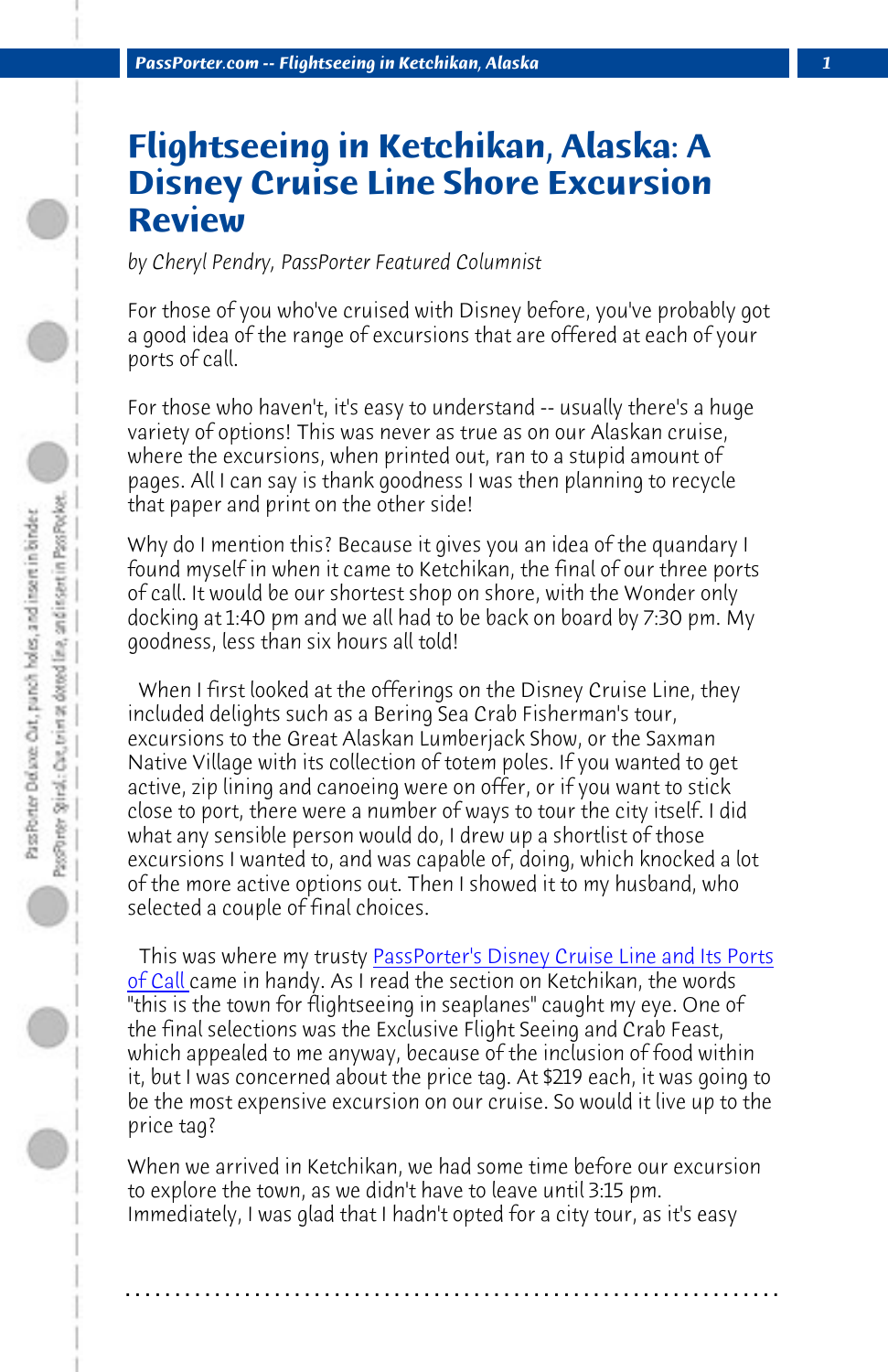enough to tour this port of call on your own. Within an hour, we'd covered most of the town, and seen a fair bit of what it had to offer.

 We headed out on our "VIP Tour" bus -- yes, that's seriously what it said in the destination board at the front! We were treated to a very educational guided tour by our driver Eric, learning all about the former red light district, and a unique gift from a husband to his wife -- a totem pole in their front yard!

 We had been warned that the road would run out before we reached our final destination, and we bounced along the dirt track to George Inlet Lodge. Originally built in the early 1940s about 100 miles from here, it's been moved twice since then to its current location. It's a spectacular location, on a beautiful position overlooking the lake. Immediately, you could feel the exclusivity of the title of this excursion, something that carried on when we headed inside to our own private dining room. It was just those on our excursion -- a total of seven of us.

 Our crab feast was exactly that, a real feast. The appetisers of crackers with salmon, and cream cheese mixed with ranch dressing, and the salad, were just beautiful, but the best was yet to come -- the crab! Thankfully, we were given a lesson in how to dissect them, as that's something I've never been able to master, but now I can say it's another string to my bow! We were able to go back for more as many times as we liked, and we both took advantage of that.

 I really never thought when I booked this tour that by the time we got to the flightseeing itself, I would already feel that this excursion had been worth the money, but that was exactly the feeling I had. Just as we finished up eating, we heard the all too familiar sound of pounding rain, and for a while, we were concerned that perhaps we'd be driving back to the ship, rather than flying. However, we were taken down to the landing area, just as our flightplane arrived on the water. We boarded, somewhat cynical about what we'd be able to see, but soon enough, the clouds cleared and the rain disappeared from the windows, and we were greeted by some beautiful views of the Tongass National Forest beneath us. It went on as far as the eye could see, although sadly we weren't lucky enough to be treated to any wildlife sightings on the way.

 Thanks to the weather, the flight was a little more bouncy than we'd have liked, compounded by all the photos I was taking. I have to admit that, despite the beautiful scenery laid out beneath us as we'd been in flight, we were both very glad when we touched down on the water. It's something to keep in mind if you're prone to motion sickness. We'd both taken tablets earlier in the day, and were very glad we had. It was fascinating to land on water, something I'd never done before, and if

**. . . . . . . . . . . . . . . . . . . . . . . . . . . . . . . . . . . . . . . . . . . . . . . . . . . . . . . . . . . . . . . . . .**